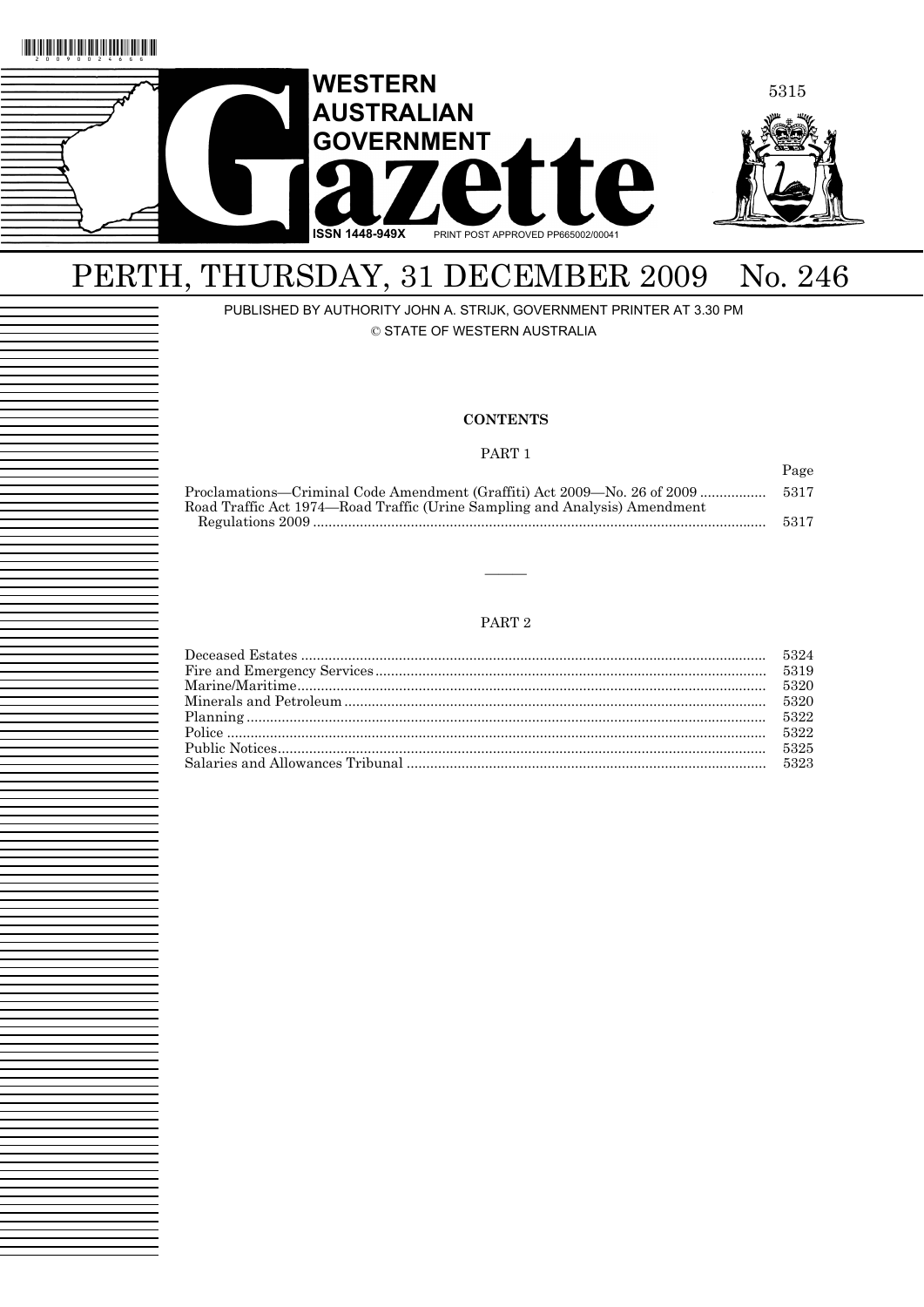## **IMPORTANT COPYRIGHT NOTICE**

© State of Western Australia

This work is copyright. Apart from any use as permitted under the *Copyright Act 1968*, no part may be reproduced by any process without written permission from the Attorney General for Western Australia. Inquiries in the first instance should be directed to the Government Printer, State Law Publisher, 10 William St, Perth 6000.

## **PUBLISHING DETAILS**

The Western Australian *Government Gazette* is published by State Law Publisher for the State of Western Australia on Tuesday and Friday of each week unless disrupted by Public Holidays or unforeseen circumstances.

Special *Government Gazettes* containing notices of an urgent or particular nature are published periodically.

The following guidelines should be followed to ensure publication in the *Government Gazette*.

- Material submitted to the Executive Council prior to gazettal will require a copy of the signed Executive Council Minute Paper and in some cases the Parliamentary Counsel's Certificate.
- Copy must be lodged with the Sales and Editorial Section, State Law Publisher no later than 12 noon on Wednesday (Friday edition) or 12 noon on Friday (Tuesday edition).

Delivery address: State Law Publisher Ground Floor, 10 William St. Perth, 6000 Telephone: 9426 0000 Fax: 9321 7536

- Inquiries regarding publication of notices can be directed to the Editor on (08) 9426 0010.
- Lengthy or complicated notices should be forwarded early to allow for preparation. Failure to observe this request could result in the notice being held over.

If it is necessary through isolation or urgency to fax copy, confirmation is not required by post. *If original copy is forwarded later and published, the cost will be borne by the advertiser.* 



## **GOVERNMENT GAZETTE**

## **PUBLISHING DETAILS FOR CHRISTMAS 2009 AND NEW YEAR HOLIDAY PERIOD 2010**

—————

———————————

#### **Publishing Dates Closing Dates and Times and times** for copy

Thursday, 24 December 2009 at 3.30 pm Tuesday, 22 December 2009 at 12 noon Thursday, 31 December 2009 at 3.30 pm Thursday, 24 December 2009 at 12 noon Friday, 8 January 2010 at 3.30 pm Wednesday, 6 January 2010 at 12 noon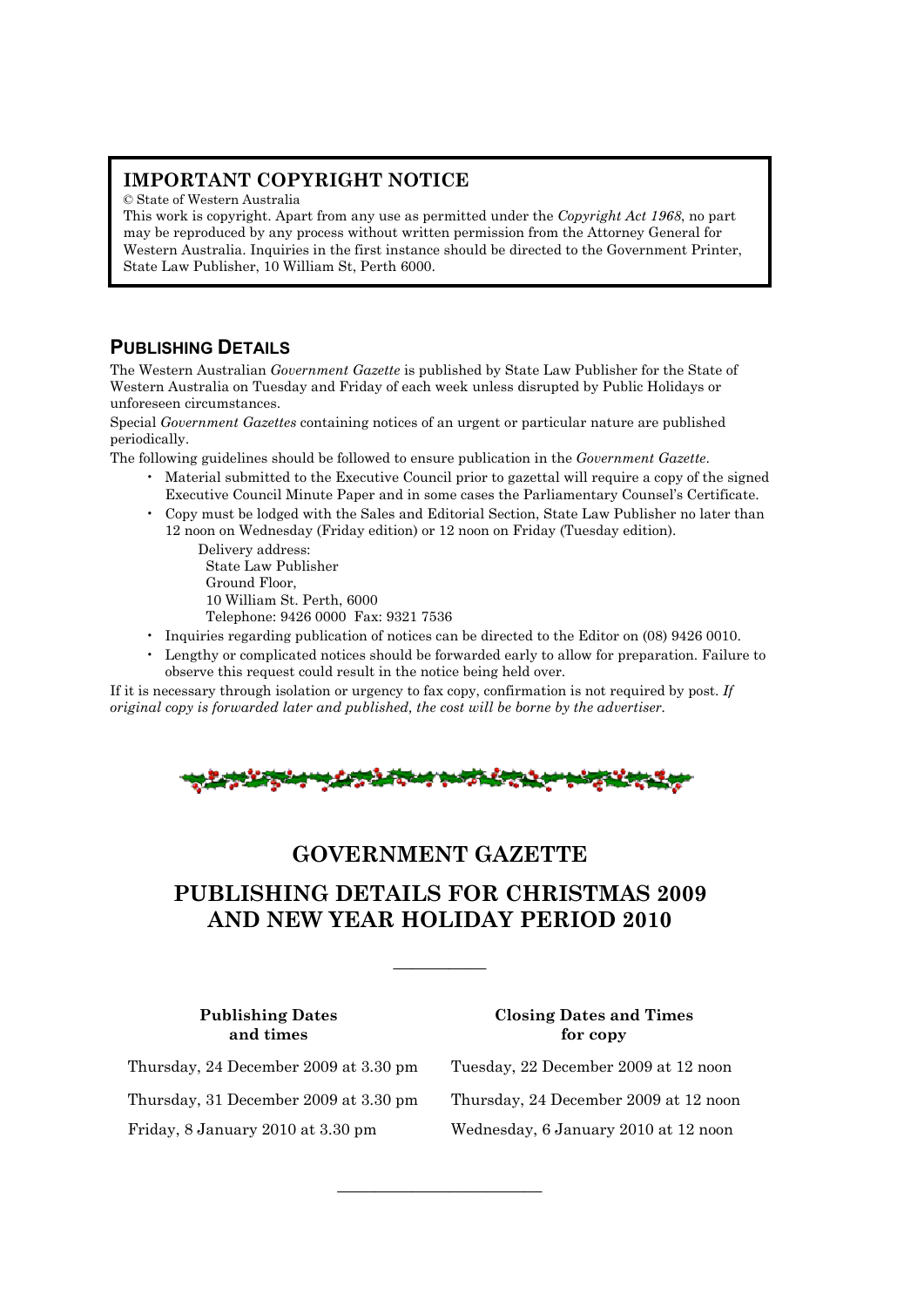# **— PART 1 —**

## **PROCLAMATIONS**

**AA101\*** 

#### **CRIMINAL CODE AMENDMENT (GRAFFITI) ACT 2009**

No. 26 of 2009 PROCLAMATION

Western Australia *By His Excellency Doctor Kenneth Comninos Michael, Companion of the Order of Australia, Governor of the State of Western Australia*  KENNETH COMNINOS MICHAEL Governor

[L.S.]

I, the Governor, acting under the *Criminal Code Amendment (Graffiti) Act 2009* section 2(b) and with the advice and consent of the Executive Council, fix 1 January 2010 as the day on which the provisions of that Act, other than sections 1 and 2, come into operation.

Given under my hand and the Public Seal of the State on 15 December 2009.

By Command of the Governor,

C. PORTER, Attorney General.

## **TRANSPORT**

**TR301\*** 

Road Traffic Act 1974

## **Road Traffic (Urine Sampling and Analysis) Amendment Regulations 2009**

Made by the Governor in Executive Council.

#### **1. Citation**

 These regulations are the *Road Traffic (Urine Sampling and Analysis) Amendment Regulations 2009*.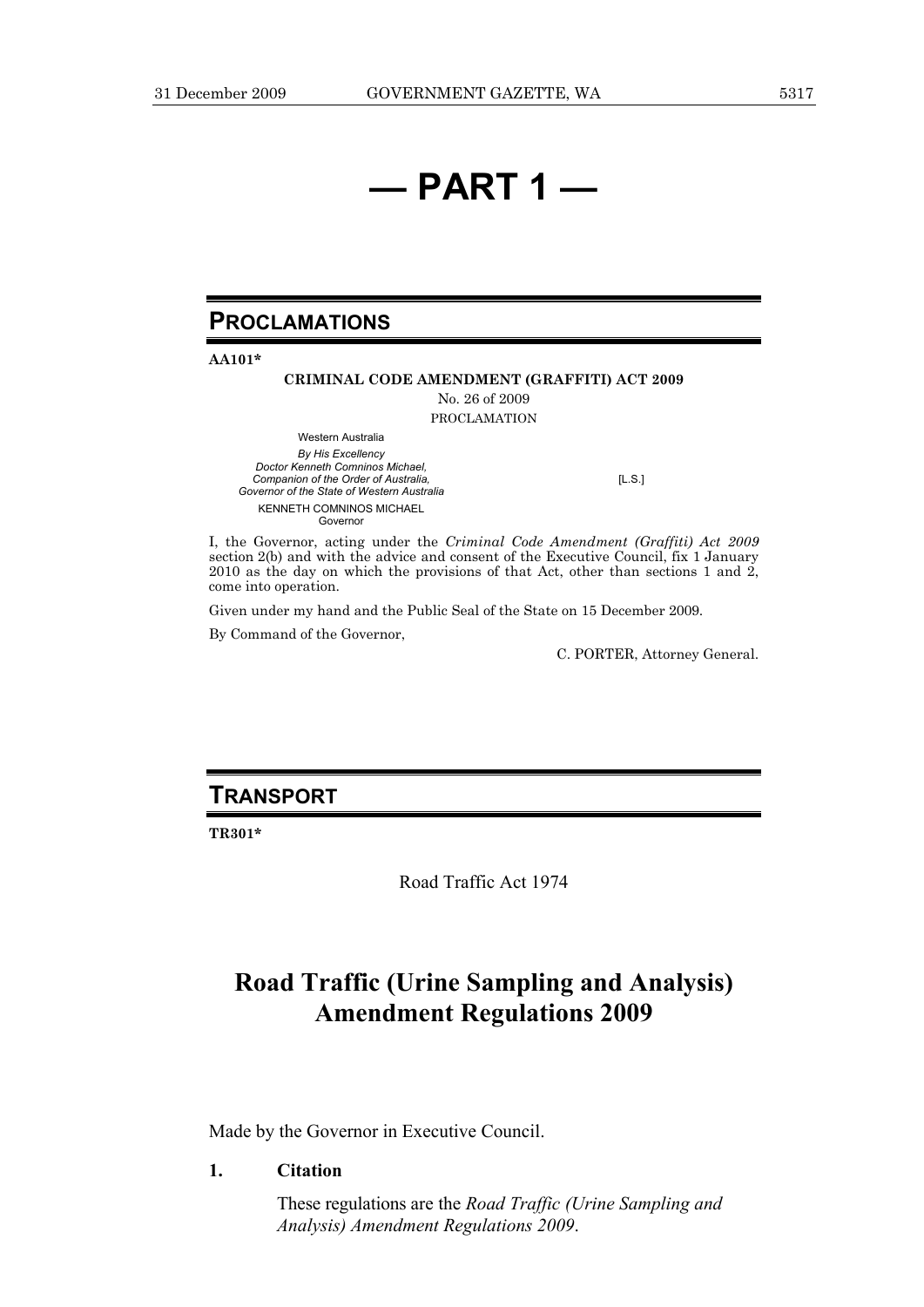## **2. Commencement**

These regulations come into operation as follows —

- (a) regulations 1 and  $2$  on the day on which these regulations are published in the *Gazette*;
- (b) the rest of the regulations on the day after that day.

## **3. Regulations amended**

 These regulations amend the *Road Traffic (Urine Sampling and Analysis) Regulations 1983*.

## **4. Regulation 9 amended**

In regulation 9(2):

- (a) delete "(the cover of which comprises that form)";
- (b) delete "in this regulation mentioned, each signing his name over the sealed portion or flap of the package." and insert:

mentioned in this regulation.

## **5. Schedule amended**

In the Schedule Form 2 Part 2 delete "event" and insert:

———————————

driving or incident

By Command of the Governor,

G. MOORE, Clerk of the Executive Council.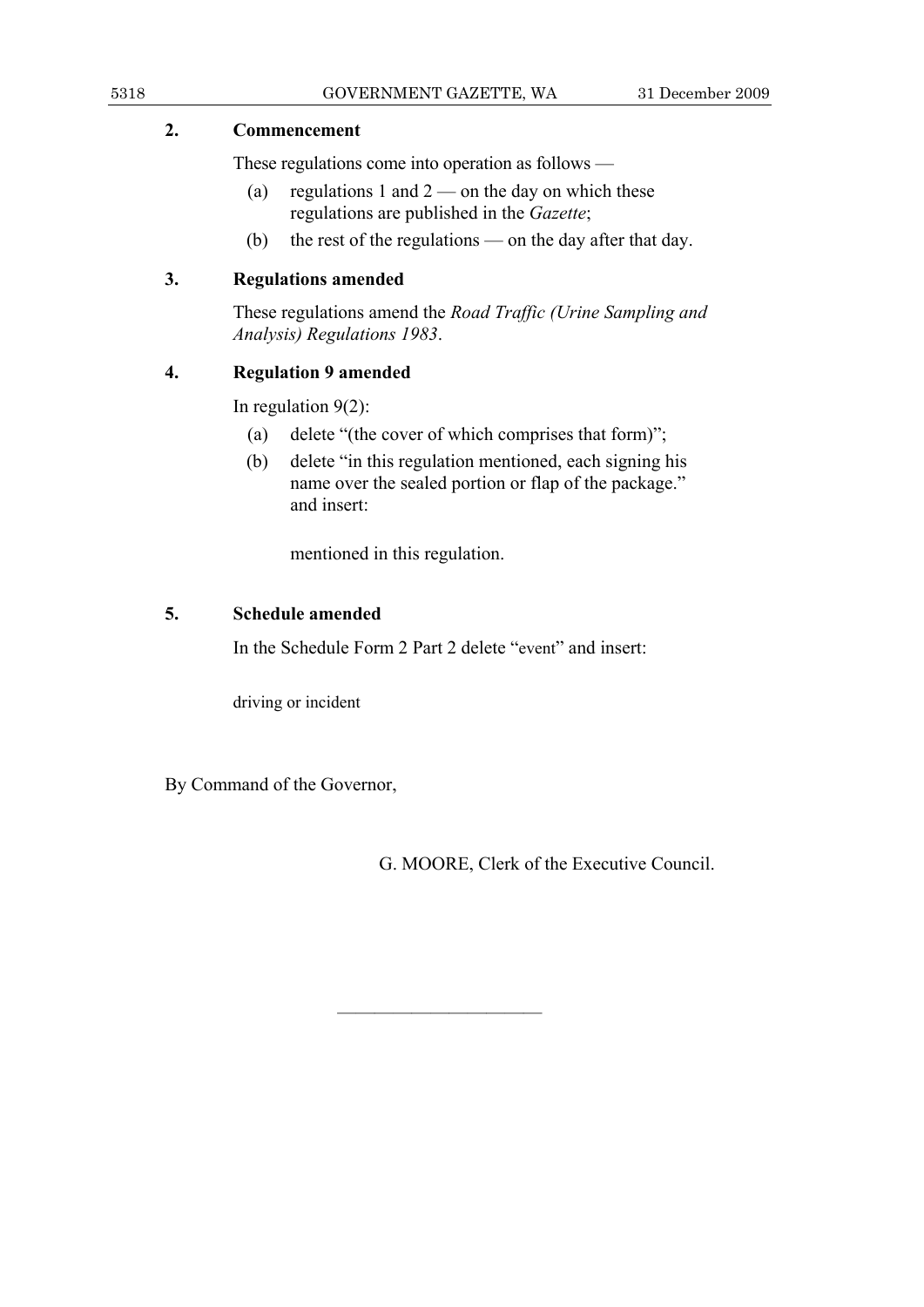# **— PART 2 —**

## **FIRE AND EMERGENCY SERVICES**

**FE401\*** 

#### **BUSH FIRES ACT 1954**

RESTRICTED BURNING PERIOD

Fire and Emergency Services Authority.

Correspondence No. 00111

It is hereby notified that pursuant to the powers contained in Section 18 of the *Bush Fires Act 1954* the Fire and Emergency Services Authority of Western Australia has declared the Restricted Burning Period for the Local Government district of the Shire of Nungarin as specified in the schedule below. The declaration made under Section 18 of that Act, as published in the *Government Gazette* of 16 September 1997, is hereby revoked.

Schedule

| <b>Local Government</b> | <b>Restricted Burning Period</b> |
|-------------------------|----------------------------------|
| Shire of Nungarin       | 01 October—15 April              |

JO HARRISON-WARD, Chief Executive Officer.

#### **FE402\***

#### **EMERGENCY MANAGEMENT ACT 2005**

———————————

NOTICE OF EMERGENCY SITUATION

The Fire and Emergency Services Authority of Western Australia is the prescribed hazard management agency for the emergency management aspects of response for the whole of the State for tropical cyclones.

I, Jo Harrison-Ward of the Fire and Emergency Services Authority of Western Australia do hereby declare an emergency situation in respect of the Severe Tropical Cyclone Laurence.

The area of the State to which the emergency situation declaration applies is the Local Government districts of the Shire of Broome, the Town of Port Hedland and the Shire of East Pilbara.

Time when the declaration made:7.00pm.

Date on which declaration made: Monday 21st December 2009.

This emergency situation declaration has effect from7.00pm Monday 21st December 2009 and remains in force until—

- (a) 7.00pm Thursday 24th December 2009; or
- (b) it is revoked under section 53 of the *Emergency Management Act 2005*; or
- (c) the expiry of any extension of the emergency situation declaration made by the State Emergency Coordinator under section 52 of the *Emergency Management Act 2005*.

This emergency situation declaration is made under section 50 of the *Emergency Management Act 2005*.

Date 21 December 2009.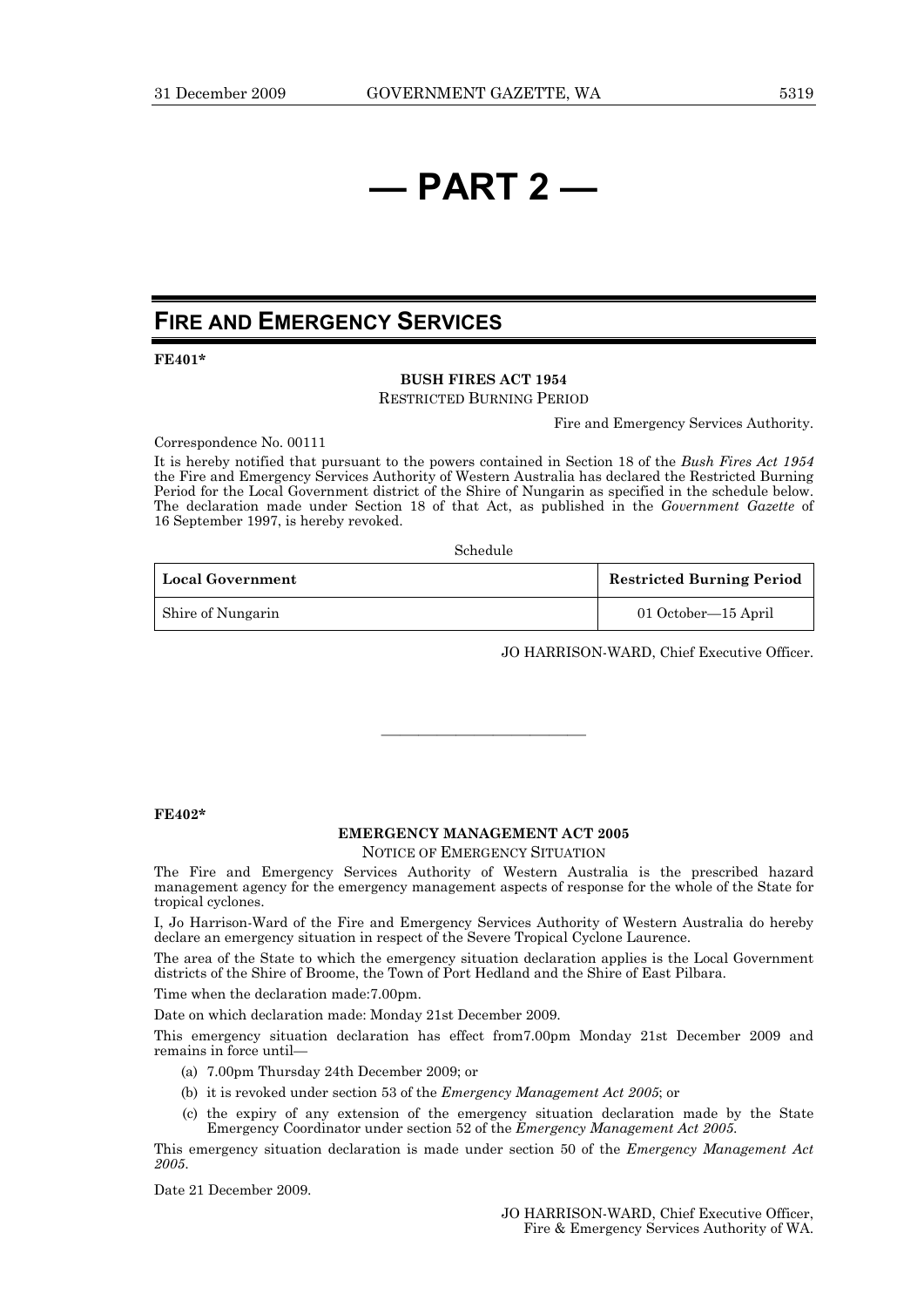## **MARINE/MARITIME**

**MX401\*** 

#### **WESTERN AUSTRALIAN MARINE ACT 1982 NAVIGABLE WATERS REGULATIONS 1958**

*City of Canning* 

PROHIBITED SWIMMING AREA

Department of Transport, Fremantle WA, 24 December 2009.

Acting pursuant to the powers conferred by Regulation 10A(b) of the *Navigable Waters Regulations 1958*, I hereby close all of the following waters to swimming, between 8.00 pm and 8.15 pm Friday 1 January 2010.

#### **Shelley, Canning River**

All those waters within a 150 metre radius of the firing point, located on the foreshore in front of the Shelley Sailing Club at Shelley Beach Park, corner of Riverton Drive and Watersby Crescent.

This area is set aside for safety measures during the set up and display of pyrotechnics.

DAVID HARROD FNI, General Manager, Marine Safety, Department of Transport.

**MX402\*** 

### **WESTERN AUSTRALIAN MARINE ACT 1982 NAVIGABLE WATERS REGULATIONS 1958**

———————————

*City of Geraldton*  PROHIBITED SWIMMING AREA

> Department of Transport, Fremantle WA, 24 December 2009.

Acting pursuant to the powers conferred by Regulation 10A(b) of the *Navigable Waters Regulations 1958*, I hereby close all of the following waters to swimming, between 8.00 pm and 9.45 pm Friday 1 January 2010.

#### **Champion Bay Foreshore**

All those waters within a 200 metre radius of the firing point, located at the end of the East Breakwater of Champion Bay, Geraldton.

This area is set aside for safety measures during the set up and display of pyrotechnics associated with the Geraldton-Clipper Round the World Yacht Race 2010.

> DAVID HARROD FNI, General Manager, Marine Safety, Department of Transport.

## **MINERALS AND PETROLEUM**

**MP401\*** 

#### Commonwealth of Australia

#### **OFFSHORE PETROLEUM AND GREENHOUSE GAS STORAGE ACT 2006**

#### PROHIBITION OF ENTRY INTO A SAFETY ZONE

I, William Lee Tinapple, the Executive Director Petroleum and Environment Division of the Department of Mines and Petroleum pursuant to section 616 of the *Offshore Petroleum and Greenhouse Gas Storage Act 2006*, hereby prohibit all vessels other than vessels under control of the registered holders of Production Licence WA-42-L and vessels operated by authorised persons who are exercising powers under section 615(1) of Division 1 of Part 6.6 of the above Act from entering or remaining in the area of the safety zone without the consent in writing of the Executive Director, Petroleum and Environment Division (Designated Authority).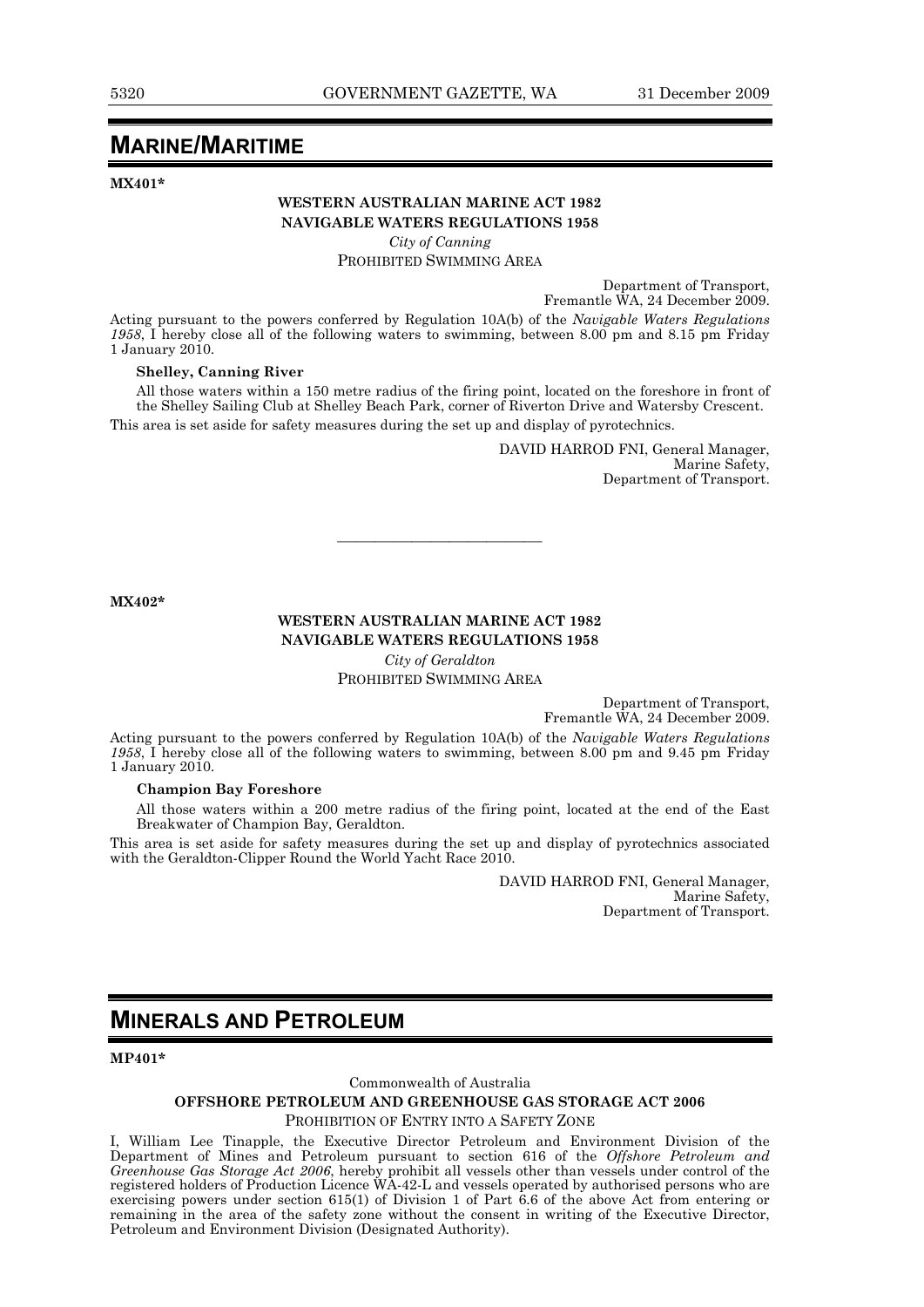This safety zone, comprising the FPSO 260m plus 500m safety zone, extends to a distance of seven hundred and sixty (760) metres radius from the internal Turret of the Pyrenees Venture FPSO (IMO 9331488).

GDA94 Coordinates 21°32'28"S 114°06'59"E radius 760m

The Safety Zone remains in force for the duration of the operational activities.

Where an unauthorised vessel enters or remains in the safety zone specified in contravention of this instrument, the owner and the person in command or in charge of the vessel are each guilty of an offence against section 616 of the Act and are punishable, upon conviction, by a imprisonment for a term—

- not exceeding 15 years if the breach is determined as intentional.
- not exceeding 12.5 years if the breach is determined as recklessness.
- not exceeding 10 years if the breach is determined as negligence.
- not exceeding 5 years if the breach is determined as an offence of strict liability.

Dated this 22nd day of December 2009

Made under the *Offshore Petroleum and Greenhouse Gas Storage Act 2006* of the Commonwealth of Australia.

> WILLIAM LEE TINAPPLE, Executive Director, Petroleum and Environment Division. Pursuant to the Instrument of Delegation dated 25 July 2007.

**MP402\*** 

#### **MINING ACT 1978**  APPLICATION FOR AN ORDER FOR FORFEITURE

———————————

Department of Mines and Petroleum, Leonora.

In accordance with Regulation 49(2)(c) of the *Mining Regulations 1981*, notice is hereby given that the following licences are liable to forfeiture under the provisions of Section 96(1)(a) of the *Mining Act 1978* for failure to comply with the prescribed expenditure conditions.

G. BENN, Warden.

To be heard by the Warden at Leonora on 20 January 2010.

MOUNT MARGARET MINERAL FIELD *Mount Malcolm District* 

————

Prospecting Licence

- P37/6876 Rubicon Resources Ltd P37/6877 Rubicon Resources Ltd
- P37/6878 Rubicon Resources Ltd
- P37/6879 Rubicon Resources Ltd
- P37/6880 Rubicon Resources Ltd
- 
- P37/6881 Rubicon Resources Ltd
- P37/6882 Rubicon Resources Ltd
- P37/6883 Rubicon Resources Ltd
- P37/6884 Rubicon Resources Ltd
- P37/6885 Rubicon Resources Ltd
- P37/6886 Rubicon Resources Ltd
- P37/6887 Rubicon Resources Ltd

MOUNT MARGARET MINERAL FIELD *Mount Morgans District* 

Prospecting Licence

P39/4556 Regal Resources Ltd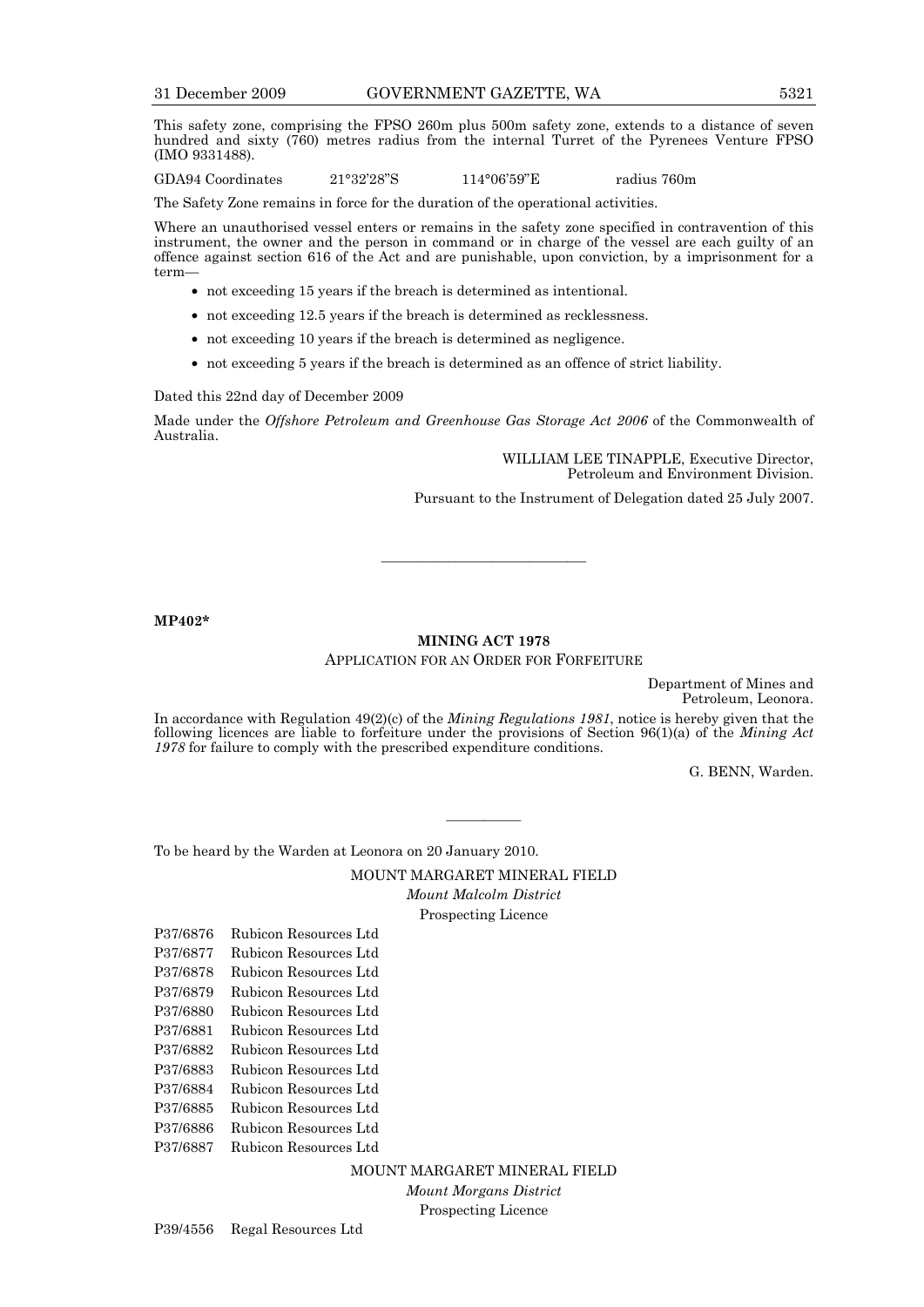## **PLANNING**

**PI401\*** 

#### **PLANNING AND DEVELOPMENT ACT 2005**

APPROVED LOCAL PLANNING SCHEME AMENDMENT

*Shire of Murray* 

Town Planning Scheme No. 4—Amendment No. 241

Ref: 853/6/16/7 Pt 241

It is hereby notified for public information, in accordance with section 87 of the Planning and Development Act 2005 that the Minister for Planning approved the Shire of Murray local planning scheme amendment on 15 December 2009 for the purpose of—

- 1. Rezoning portion of Lot 722 Banksia Terrace, South Yunderup from 'Public Recreation/Conservation Reserve' to 'Residential R15'.
- 2. Rezoning portion of Lots 128 South Yunderup Road and 722 Banksia Terrace, South Yunderup from 'No Zone' to 'Residential R15'.
	- 3. Rezoning Lots 2, 3, 12, 51, 71 and 129 Banksia Terrace and Lot 20 South Yunderup Road from 'Residential', 'Public Recreation/Conservation Reserve' and 'No Zone' to 'Residential Development' and deleting the existing codes from these lots.

N. H. NANCARROW, Shire President. D. UNSWORTH, Chief Executive Officer.

## **POLICE**

**PO401\*** 

## **CRIMINAL INVESTIGATION (IDENTIFYING PEOPLE) ACT 2002 CRIMINAL INVESTIGATION (IDENTIFYING PEOPLE) REGULATIONS 2002**

APPROVED FORENSIC SCIENTISTS

I, Karl Joseph O'Callaghan, Commissioner of Police in the State of Western Australia, under the regulation 4(3)(a) of the *Criminal Investigation (Identifying People) Regulations 2002* approve the following persons, employed as Forensic Scientists by the Western Australian Centre for Pathology and Medical Research (PathWest), as forensic scientists for the purposes of regulation 4(1)(a) of those regulations—

| Title | <b>Given Names</b> | <b>Family Name</b> | D.O.B.     | Qualifications                 |
|-------|--------------------|--------------------|------------|--------------------------------|
| Mr    | Ross George        | Allen              | 14/05/1953 | B.Sc. MSc                      |
| Dr    | Joyce Ammelia      | Eade               | 08/07/1976 | B.Sc. (Hons) PhD               |
| Mrs   | Anke Katrin        | Woodland           | 02/08/1981 | B.Sc. PGrad Dip (Forensic Sci) |

Dated: 21 December 2009.

KARL J. O'CALLAGHAN APM, Commissioner of Police.

**PO402\*** 

#### **CRIMINAL INVESTIGATION (IDENTIFYING PEOPLE) ACT 2002 CRIMINAL INVESTIGATION (IDENTIFYING PEOPLE) REGULATIONS 2002**  REVOCATION—FORENSIC SCIENTISTS

———————————

I, Karl Joseph O'Callaghan, Commissioner of Police in the State of Western Australia, hereby revoke

the following persons as Approved Forensic Scientists for the purposes of regulation  $4(1)(a)$  of those regulations—

| Title    | <b>Given Names</b> | Family<br>Name | D.O.B.     | Date<br>Appointment | Government<br>Gazette |
|----------|--------------------|----------------|------------|---------------------|-----------------------|
| Dr       | Paula Jane         | Hallam         | 04/05/1963 | 27/08/2004          | No. 151 of 2004       |
| $\rm Ms$ | Katherine Maree    | Kulman         | 07/04/1977 | 10/03/2006          | No. 43 of 2006        |

Dated: 21 December 2009.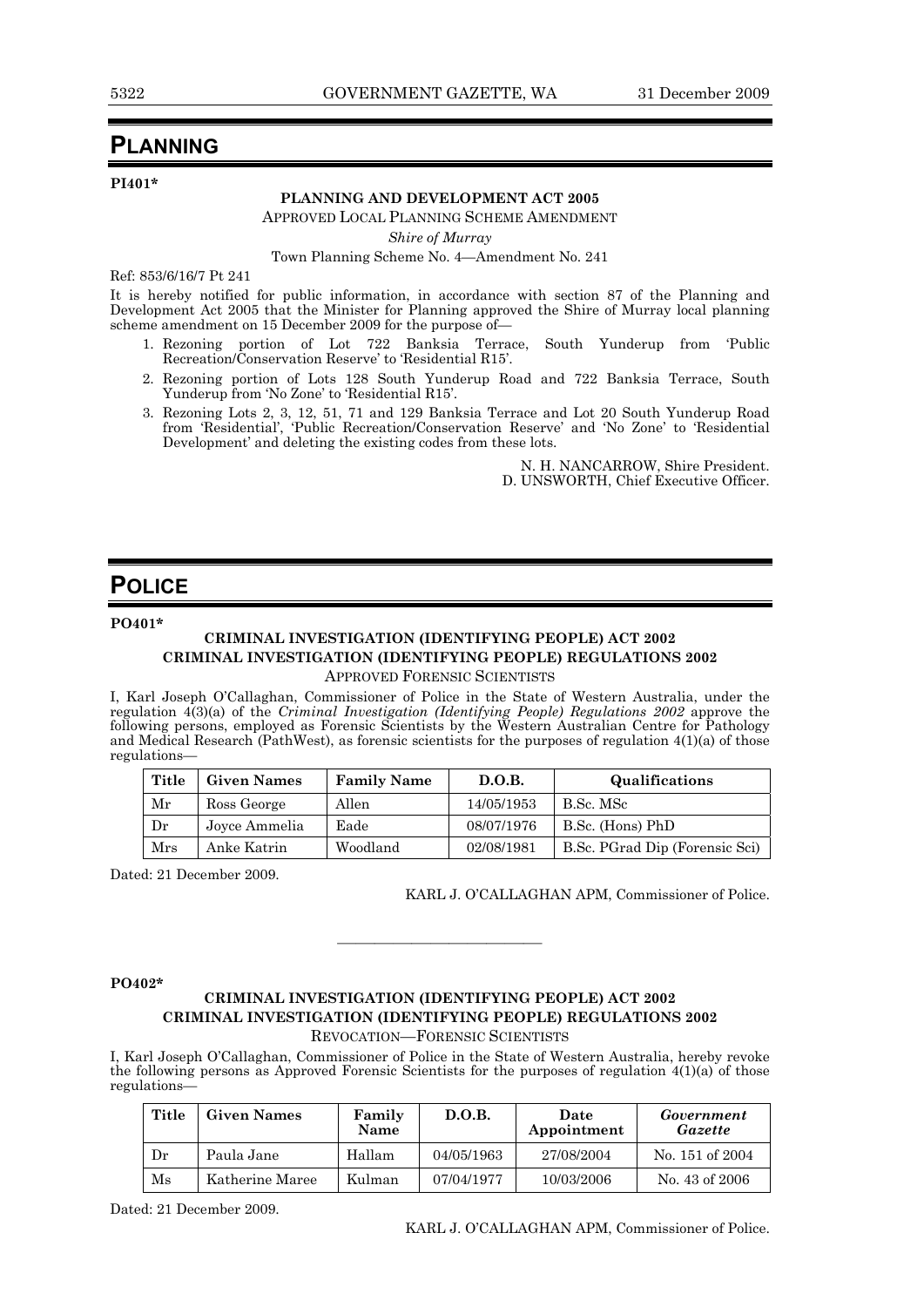#### **PO403\***

## **MISUSE OF DRUGS ACT 1981 MISUSE OF DRUGS REGULATIONS 1982**

APPROVED ANALYSTS

I, Karl Joseph O'Callaghan, Commissioner of Police in the State of Western Australia, under section 3A of the *Misuse of Drugs Act 1981* approve the following persons, employed by Western Australian Centre for Pathology and Medical Research (PathWest), as Approved Analysts for the purpose of the Act—

| Title                      | <b>Given Names</b> | Surname    | D.O.B.                                  | Qualifications                         |
|----------------------------|--------------------|------------|-----------------------------------------|----------------------------------------|
| Mr                         | Ross George        | Allen      | 14/05/1953                              | BSc MSc                                |
| Ms<br>Ashley<br>Anna-Marie |                    | 28/11/1966 | BSc (Med Sci), PGradDip<br>(Biomed Sci) |                                        |
| Dr                         | Fiona Orr          | Baxter     | 20/01/1976                              | BSc (Hons) PhD                         |
| $\overline{\text{Ms}}$     | Penny Lorraine     | Cooper     | 08/08/1980                              | <b>BSc</b>                             |
| Dr                         | Joyce Ammelia      | Eade       | 08/07/1976                              | BSc (Hons) PhD                         |
| Mr                         | Phu Han            | Huynh      | 30/10/1980                              | BSc (Hons)<br>(Molecular Genetics)     |
| Mrs                        | Anke Katrin        | Woodland   | 20/08/1981                              | <b>BSc PGrad Dip</b><br>(Forensic Sci) |

Dated: 21 December 2009.

#### KARL J. O'CALLAGHAN APM, Commissioner of Police.

**PO404\*** 

### **MISUSE OF DRUGS ACT 1981 MISUSE OF DRUGS REGULATIONS 1982**

———————————

REVOCATION—ANALYSTS

I, Karl Joseph O'Callaghan, Commissioner of Police in the State of Western Australia, hereby revoke the following persons as Approved Analysts for the purposes of the Act—

| Title    | <b>Given Names</b> | Family<br>Name | D.O.B.     | Date<br>Appointment | Government<br>Gazette |
|----------|--------------------|----------------|------------|---------------------|-----------------------|
| $\rm Ms$ | Anna-Marie         | Furmedge       | 28/11/1966 | 01/06/2007          | No. 115 of 2007       |
| Dr       | Paula Jane         | Hallam         | 04/05/1963 | 01/06/2007          | No. 115 of 2007       |
| Ms       | Katherine Maree    | Kulman         | 07/04/1977 | 01/06/2007          | No. 115 of 2007       |

Dated: 21 December 2009.

KARL J. O'CALLAGHAN APM, Commissioner of Police.

## **SALARIES AND ALLOWANCES TRIBUNAL**

#### **SX401\***

#### **SALARIES AND ALLOWANCES ACT 1975**

LOCAL GOVERNMENT CHIEF EXECUTIVE OFFICERS' REMUNERATION

Recommendation Report Variation

The recommendation report on Local Government Chief Executive Officers' remuneration made by the Salaries and Allowances Tribunal on 26 June 2009 under section 7A of the *Salaries and Allowances Act 1975*, as amended from time to time, is hereby varied by further recommendations, set out below—

Amend and include in Part 2 of the Schedule, the following—

| <b>Local Government</b>       | Band   | Total Reward Package                             |
|-------------------------------|--------|--------------------------------------------------|
| Shire of Broomehill-Tambellup | Band 2 | $\frac{1}{2}$ \$ 114,980 $\rightarrow$ \$156,199 |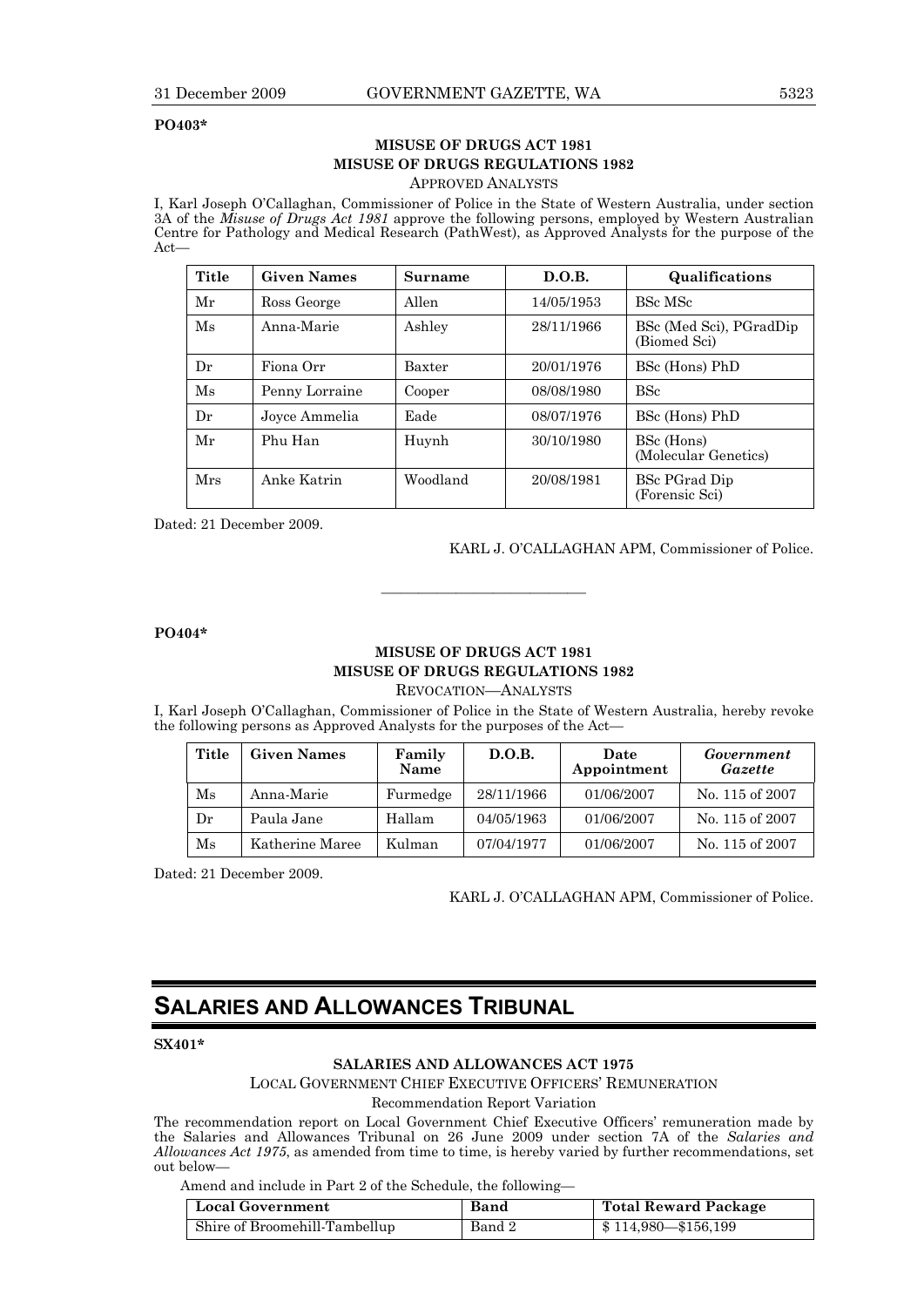#### 5324 GOVERNMENT GAZETTE, WA 31 December 2009

Amend and exclude from Part 2 of the Schedule, the following—

| <b>Local Government</b> | Band   | Total Reward Package    |
|-------------------------|--------|-------------------------|
| Shire of Broomehill     | Band 1 | $$103,048 - $139,386$   |
| Shire of Tambellup      | Band 1 | $$103,048$ — $$139,386$ |

Dated at Perth this 11th day of December 2009.

W. S. COLEMAN AM. C. A. BROADBENT, B. J. MOORE,

Chairman. Member. Member.

# Salaries and Allowances Tribunal.

## **DECEASED ESTATES**

**ZX401** 

#### **TRUSTEES ACT 1962**

DECEASED ESTATES

Notice to Creditors and Claimants

In the matter of the Estate of Lorna Lloyd-Woods, late of McCusker Home, Beddi Street, Duncraig, formerly of 11 Bedale Street, Dianella, Western Australia, deceased.

Creditors and other persons having claims (to which Section 63 of the *Trustees Act 1962*, relates) in respect of the Estate of the deceased who died on 20 February 2009, are required by the Executrices of the Will of Lorna Lloyd-Woods deceased to send particulars of their claims addressed to the Executrices of the Will of Lorna Lloyd-Woods, care of Peter Sparkes, PO Box 421, Karrinyup WA 6018 by the 29th day of January 2010 after which date the Executrices may convey or distribute the assets having regard only to the claims of which he has then had notice.

**ZX402** 

## **TRUSTEES ACT 1962**

———————————

DECEASED ESTATES

#### Notice to Creditors and Claimants

In the matter of the Estate of Ross Mellor, late of 44 Sutherland Street, Derby in the State of Western Australia, Carpenter, deceased.

Creditors and other persons having claims (to which Section 63 of the *Trustees Act 1962*, relates) in respect of the Estate of the deceased who died on the 31st day of October 2009, are required by the the Executor, Robert Vojakovic, to send particulars of their claims to Messrs Taylor Smart of 1 Regal Place, East Perth in the State of Western Australia, by the 8th day of February 2010, after which date the said Executor may convey or distribute the assets having regard only to the claims of which he then has had notice.

Dated the 23rd day of December 2009.

GARRY E. SAME, Taylor Smart.

**ZX403** 

#### **TRUSTEES ACT 1962**

———————————

DECEASED ESTATES

Notice to Creditors and Claimants

Paul Douglas Bennecke, late of 4/1 Toonghotel Street, Watket, Muang District, Chiang Mai, Thailand, retired, deceased.

Creditors and other persons having claims (to which Section 63 of the Trustees Act 1962 relates) in respect of the deceased who died on 27 July 2009 are required by the Executor David Sydney Fong to send particulars of their claim to them, care of Butcher Paull & Calder, 8th floor, 231 Adelaide Terrace, Perth WA 6000 (Ref: MJ/2009 0620) within one (1) month of the date of publication hereof after which date the Executor may convey or distribute the assets having regard to the claims of which they then have notice.

Dated 22 December 2009.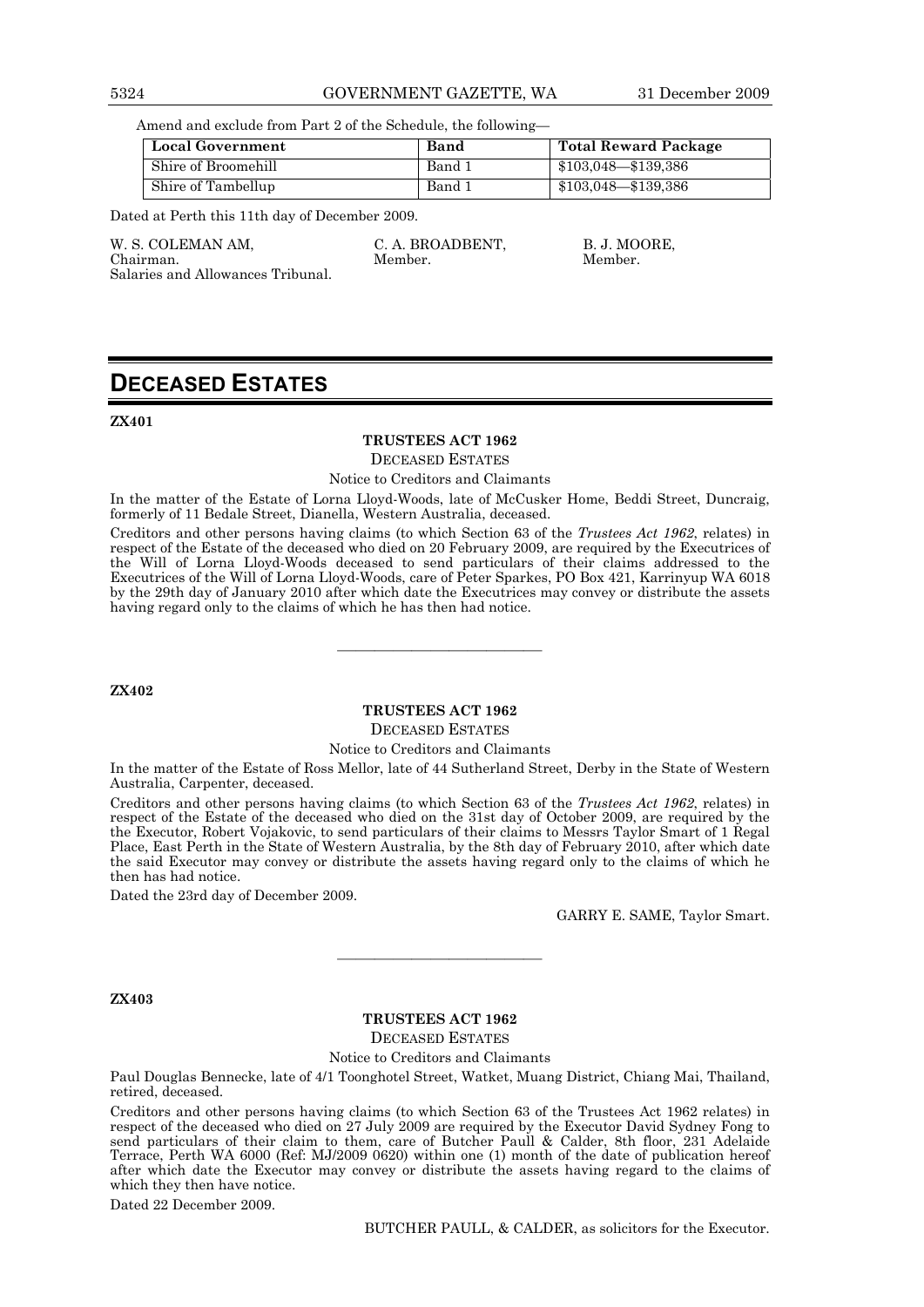## **PUBLIC NOTICES**

#### **ZZ401**

## **PARTNERSHIP ACT 1895**

DISSOLUTION OF PARTNERSHIP

Take notice that the partnership between Karl McMinn and Beau Pennington trading as Down Under Customs dissolved on 1st June 2009. Karl McMinn no longer has any dealings with Down Under Customs.

KARL McMINN.

# **Statute Binders**

———————————

Covered in a stylish black cloth, these binders are designed for storing and protecting your Acts and Regulations

The B5 Binders can hold up to 60mm of State legislation and are priced at \$17.80.

Statute Binder Dividers (4 per set) used to separate legislation titles are also available priced at \$0.55 cents per set.



*Available from:* 

### **State Law Publisher**

10 William Street Perth WA 6000 Ph: 9426 0000 Fax: 9321 7536

Email: sales@dpc.wa.gov.au